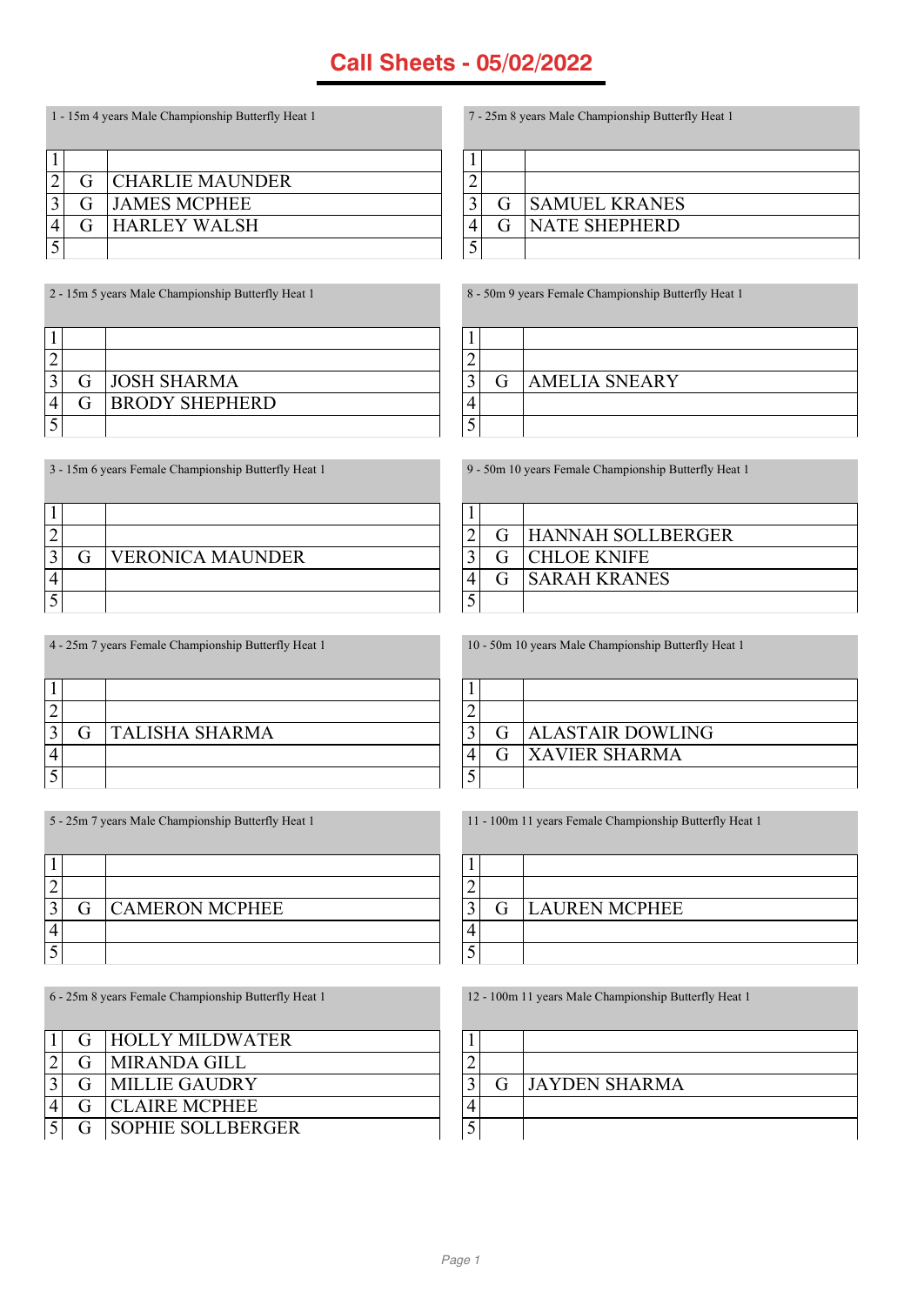| 13 - 100m 12 years Female Championship Butterfly Heat 1 |                       |  |  |
|---------------------------------------------------------|-----------------------|--|--|
|                                                         |                       |  |  |
|                                                         |                       |  |  |
| G                                                       | <b>LUCY EDMONDS</b>   |  |  |
| G                                                       | <b>TEAGAN DOWLING</b> |  |  |
|                                                         |                       |  |  |

| 14 - 100m 13 years Male Championship Butterfly Heat 1 | TT TALBERT BROOKS                 |
|-------------------------------------------------------|-----------------------------------|
|                                                       | G CAMERON MCPHEE (5)              |
|                                                       | G HARRY TROLLOR (58)              |
|                                                       | <b>MIKAYLA ROBERTS (5</b>         |
| <b>ALFIE HARLEY</b>                                   | <b>TALISHA SHARMA (52)</b>        |
|                                                       |                                   |
|                                                       | 22 - 50m B Child Freestyle Heat 3 |

|   | <b>G</b> LISA FOSTER       |
|---|----------------------------|
|   | <b>G</b> CHRISTINE DOWLING |
| G | <b>JANE MARSTERS</b>       |
|   |                            |

16 - 50m Adult Male Championship Butterfly Heat 1

15 - 50m Adult Female Championship Butterfly Heat 1

|   | <b>G</b> COLM WALSH   |
|---|-----------------------|
| G | <b>ICHRIS MAUNDER</b> |
|   |                       |

| 17 - 15m Child Freestyle Heat 1 |  |                            |
|---------------------------------|--|----------------------------|
|                                 |  | G   CHANTELLE OLIVIER (37) |
| $\vert$ 2                       |  | G HARLEY WALSH (32)        |
| $\overline{3}$                  |  | G   ISAAC MILDWATER (28)   |
| $\overline{4}$                  |  | G JAMES MCPHEE (24)        |
|                                 |  | 5 G CHARLIE MAUNDER (16)   |

| 18 - 25m Child Freestyle Heat 1 |  |                          |  |
|---------------------------------|--|--------------------------|--|
|                                 |  | 1 TT MABEL BROOKS        |  |
| 2                               |  | G   CHARLIE OLIVIER (44) |  |
| $\overline{3}$                  |  | MELINA MORTON (43)       |  |
|                                 |  | <b>CALLUM KNIFE (36)</b> |  |
| $\overline{5}$                  |  | LILY FITZGERALD (33)     |  |

| 19 - 25m Child Freestyle Heat 2 |    |                              |
|---------------------------------|----|------------------------------|
|                                 |    | G   JOSH SHARMA (32)         |
|                                 |    | <b>BRODY SHEPHERD (30)</b>   |
|                                 |    | <b>VERONICA MAUNDER (25)</b> |
|                                 |    | MAX MORTON (25)              |
| $\sim$ 5 $^{\circ}$             | 11 | <b>RYAN FITZGERALD (21)</b>  |

|                | 20 - 50m B Child Freestyle Heat 1 |                             |  |  |  |
|----------------|-----------------------------------|-----------------------------|--|--|--|
|                |                                   | <b>TT FREDRIK LEFFLER</b>   |  |  |  |
| $\overline{2}$ |                                   | G   MICHAEL LEFFLER (81)    |  |  |  |
| 3              | 6                                 | <b>HOLLY MILDWATER (75)</b> |  |  |  |
| $\overline{4}$ |                                   | 19   DAISY BRYANT (62)      |  |  |  |
| 5              |                                   |                             |  |  |  |
|                |                                   |                             |  |  |  |

| 21 - 50m B Child Freestyle Heat 2 |               |                         |  |
|-----------------------------------|---------------|-------------------------|--|
|                                   |               | 1 TT ALBERT BROOKS      |  |
| $2\mathsf{l}$                     |               | G   CAMERON MCPHEE (58) |  |
| 3 <sup>1</sup>                    |               | G HARRY TROLLOR (58)    |  |
| 4                                 | $\mathcal{D}$ | MIKAYLA ROBERTS (56)    |  |
| $\overline{5}$                    |               | 6   TALISHA SHARMA (52) |  |
|                                   |               |                         |  |

| 22 - 50m B Child Freestyle Heat 3 |                            |  |  |
|-----------------------------------|----------------------------|--|--|
|                                   | G   THOMAS BRYANT (51)     |  |  |
|                                   | SOPHIE SOLLBERGER (50)     |  |  |
|                                   | <b>MARLEY TROLLOR (50)</b> |  |  |
| $\mathcal{D}$                     | <b>JOSEPH MOORE (49)</b>   |  |  |
| 5 <sup>5</sup>                    | <b>CLAIRE MCPHEE (46)</b>  |  |  |
|                                   |                            |  |  |

| 23 - 50m B Child Freestyle Heat 4 |   |                              |
|-----------------------------------|---|------------------------------|
|                                   |   | G SAMUEL KRANES (46)         |
| $\overline{2}$                    | G | <b>ALASTAIR DOWLING (46)</b> |
| $\overline{3}$                    |   | G   TEAGAN DOWLING (46)      |
| $\overline{4}$                    |   | MIRANDA GILL (45)            |
| $\overline{5}$                    |   | HANNAH SOLLBERGER (45)       |

| 24 - 50m B Child Freestyle Heat 5 |              |                            |  |
|-----------------------------------|--------------|----------------------------|--|
|                                   |              | G   ALFIE HARLEY (44)      |  |
| $\overline{2}$                    |              | NATE SHEPHERD (43)         |  |
| 3                                 | $\mathbf{R}$ | <b>SARAH KRANES (41)</b>   |  |
|                                   |              | <b>PIPPA ROBERTS (37)</b>  |  |
| 5                                 | 9            | <b>TAHLIA ROBERTS (35)</b> |  |

| 25 - 50m Snr Adult Freestyle Heat 1 |    |                                 |
|-------------------------------------|----|---------------------------------|
|                                     |    | $1 \mid G$   FELIX BENNETT (89) |
| $\overline{2}$                      |    | 27   CORALIE KELLEHAN (62)      |
| 3 <sup>1</sup>                      |    | 37 CHRISTINE DOWLING (52)       |
|                                     | 41 | <b>MONICA LEFFLER (48)</b>      |
| 5 <sup>1</sup>                      |    | 44   LISA FOSTER $(45)$         |

| 26 - 50m Snr Adult Freestyle Heat 2 |               |                                         |  |  |
|-------------------------------------|---------------|-----------------------------------------|--|--|
|                                     |               | G NICK MORTON (38)                      |  |  |
| $\overline{2}$                      | $\mathcal{D}$ | <b>KASPAR SOLLBERGER (36)</b>           |  |  |
| 3                                   |               | 2 DAHNI SOLLBERGER (36)                 |  |  |
| 4                                   |               | $\vert$ COLM WALSH $(31)$               |  |  |
|                                     |               | $\overline{5 }$ 11   CHRIS MAUNDER (27) |  |  |
|                                     |               |                                         |  |  |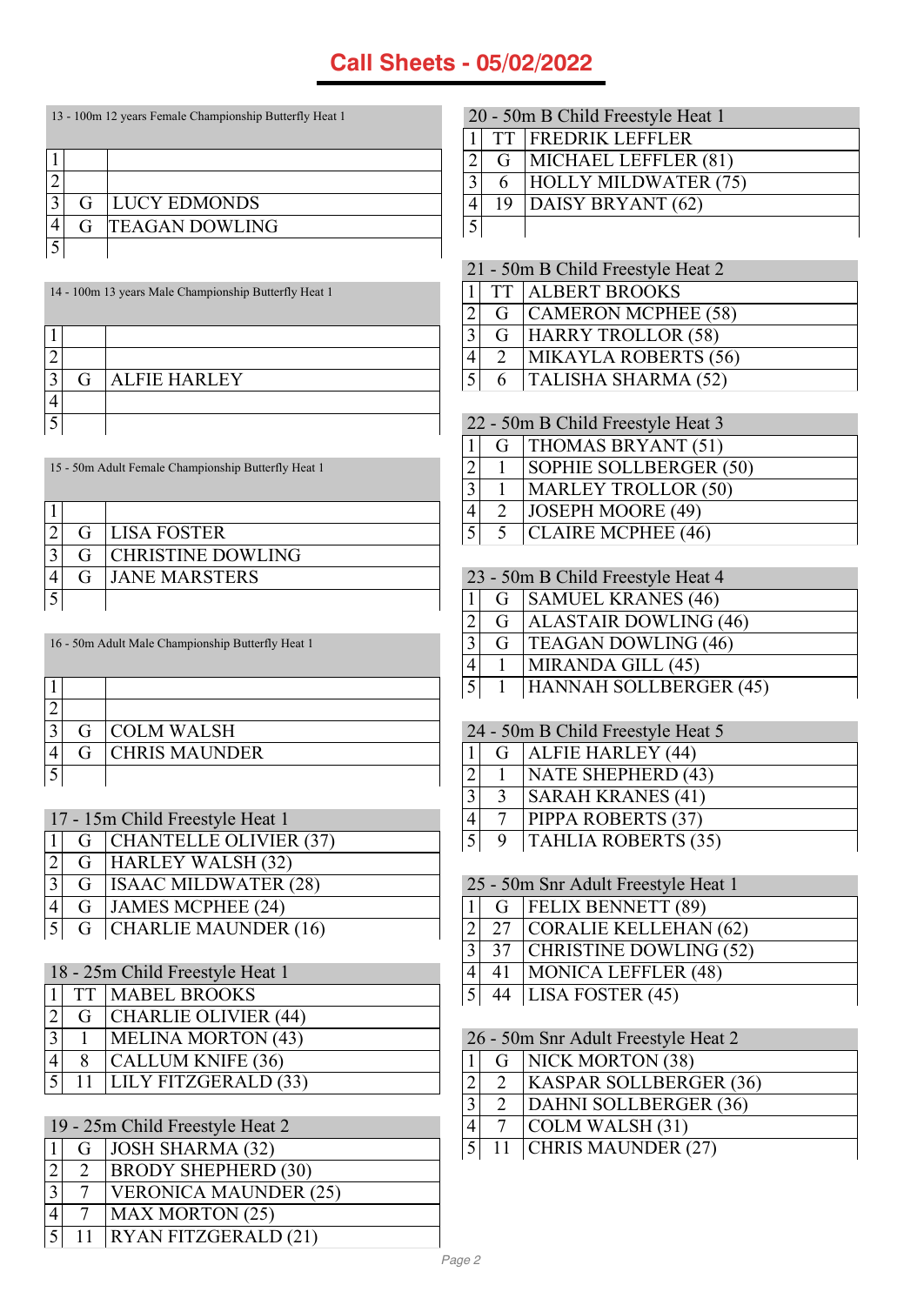| 27 - 100m A Child Freestyle Heat 1 |  |                             |  |
|------------------------------------|--|-----------------------------|--|
|                                    |  | G   LAUREN MCPHEE (99)      |  |
|                                    |  | <b>ABIGAIL DOWLING (98)</b> |  |
| $\overline{3}$                     |  | CHLOE KNIFE (95)            |  |
|                                    |  | <b>LUCY EDMONDS</b> (95)    |  |
|                                    |  |                             |  |

| 28 - 100m A Child Freestyle Heat 2 |  |                           |
|------------------------------------|--|---------------------------|
|                                    |  | G   AMELIA SNEARY (89)    |
| $\overline{2}$                     |  | G JAYDEN SHARMA (89)      |
| $\overline{3}$                     |  | <b>MILLIE GAUDRY (88)</b> |
| $\overline{4}$                     |  | <b>XAVIER SHARMA (85)</b> |
| $\overline{5}$                     |  | <b>IMOGEN MOORE (85)</b>  |

| 29 - 15m Child Breaststroke Heat 1 |               |                          |
|------------------------------------|---------------|--------------------------|
|                                    |               | 1   TT   ISAAC MILDWATER |
|                                    |               | G   CHARLIE MAUNDER (27) |
| 3                                  |               | G JAMES MCPHEE (27)      |
|                                    | $G_{\square}$ | <b>HARLEY WALSH (26)</b> |
|                                    |               |                          |

| 30 - 25m Child Breaststroke Heat 1 |  |                         |
|------------------------------------|--|-------------------------|
|                                    |  | 1 TT MABEL BROOKS       |
| $\sqrt{2}$                         |  | G  BRODY SHEPHERD (53)  |
| 3                                  |  | $G$ JOSH SHARMA (53)    |
|                                    |  | CHARLIE OLIVIER (46)    |
| $\overline{5}$                     |  | 11   HARRY TROLLOR (42) |

|           | 31 - 25m Child Breaststroke Heat 2 |                                      |  |
|-----------|------------------------------------|--------------------------------------|--|
|           |                                    | 11 TT FREDRIK LEFFLER                |  |
|           |                                    | $\boxed{2}$ G   LILY FITZGERALD (38) |  |
|           |                                    | 3 G   VERONICA MAUNDER (38)          |  |
| $\vert 4$ |                                    | G   CALLUM KNIFE (38)                |  |
|           |                                    | 5 G RYAN FITZGERALD (38)             |  |

|                | 32 - 50m B Child Breaststroke Heat 1 |                              |  |
|----------------|--------------------------------------|------------------------------|--|
|                |                                      | 1 TT ALBERT BROOKS           |  |
|                | $ 2 $ G                              | <b>HOLLY MILDWATER (135)</b> |  |
| $\overline{3}$ | 48                                   | DAISY BRYANT (87)            |  |
|                | 51                                   | MICHAEL LEFFLER (84)         |  |
|                |                                      |                              |  |

|              | 33 - 50m B Child Breaststroke Heat 2 |                            |  |
|--------------|--------------------------------------|----------------------------|--|
|              |                                      | G   CAMERON MCPHEE (83)    |  |
|              |                                      | G   JOSEPH MOORE (83)      |  |
| $\mathbf{r}$ |                                      | MARLEY TROLLOR (76)        |  |
|              | 8                                    | <b>TALISHA SHARMA (75)</b> |  |
|              |                                      |                            |  |

| 34 - 50m B Child Breaststroke Heat 3 |                |                              |
|--------------------------------------|----------------|------------------------------|
|                                      |                | G   SOPHIE SOLLBERGER (73)   |
| $\overline{2}$                       | $\mathcal{R}$  | MIKAYLA ROBERTS (70)         |
| 3                                    |                | 6 CLAIRE MCPHEE (67)         |
| 4                                    | 6              | <b>ALASTAIR DOWLING (67)</b> |
| $\overline{5}$                       | $\overline{7}$ | THOMAS BRYANT (66)           |

|                | 35 - 50m B Child Breaststroke Heat 4 |                            |  |
|----------------|--------------------------------------|----------------------------|--|
| 1 <sup>1</sup> |                                      | $G$ ALFIE HARLEY (65)      |  |
| $\overline{2}$ |                                      | MIRANDA GILL (64)          |  |
| $\overline{3}$ |                                      | <b>TEAGAN DOWLING (64)</b> |  |
| 4              | $\mathcal{D}$                        | <b>SAMUEL KRANES (63)</b>  |  |
| 5 <sup>1</sup> | 2                                    | NATE SHEPHERD (63)         |  |

|                | 36 - 50m B Child Breaststroke Heat 5 |                            |  |
|----------------|--------------------------------------|----------------------------|--|
| 1              |                                      | G SARAH KRANES (60)        |  |
| $\overline{2}$ |                                      | 1   HANNAH SOLLBERGER (59) |  |
| 3              | $\overline{4}$                       | MILLIE GAUDRY (56)         |  |
| $\frac{4}{3}$  |                                      | 11   PIPPA ROBERTS (49)    |  |
| 5 <sup>1</sup> |                                      | 11   TAHLIA ROBERTS (49)   |  |
|                |                                      |                            |  |

| 37 - 50m Snr Adult Breaststroke Heat 1 |  |                          |
|----------------------------------------|--|--------------------------|
|                                        |  | 11 TT   CORALIE KELLEHAN |
|                                        |  | G CHRISTINE DOWLING (70) |
| $\mathbf{R}$                           |  | 12   MONICA LEFFLER (58) |
|                                        |  | 15   LISA FOSTER $(55)$  |
|                                        |  |                          |

| 38 - 50m Snr Adult Breaststroke Heat 2 |  |                               |
|----------------------------------------|--|-------------------------------|
|                                        |  | G   NICK MORTON (52)          |
|                                        |  | <b>KASPAR SOLLBERGER (45)</b> |
| 3                                      |  | 10   CHRIS MAUNDER (42)       |
|                                        |  | 11 $\vert$ COLM WALSH (41)    |
|                                        |  |                               |

| 39 - 50m A Child Breaststroke Heat 1 |               |                           |
|--------------------------------------|---------------|---------------------------|
|                                      |               | G   CHLOE KNIFE (64)      |
|                                      | $\mathcal{R}$ | <b>JAYDEN SHARMA (61)</b> |
|                                      |               | <b>XAVIER SHARMA (59)</b> |
|                                      |               | <b>AMELIA SNEARY (58)</b> |
|                                      |               |                           |

| 40 - 50m A Child Breaststroke Heat 2 |  |                          |  |
|--------------------------------------|--|--------------------------|--|
|                                      |  | G   ABIGAIL DOWLING (57) |  |
|                                      |  | <b>IMOGEN MOORE (56)</b> |  |
|                                      |  | LAUREN MCPHEE (55)       |  |
|                                      |  | <b>LUCY EDMONDS (49)</b> |  |
|                                      |  |                          |  |